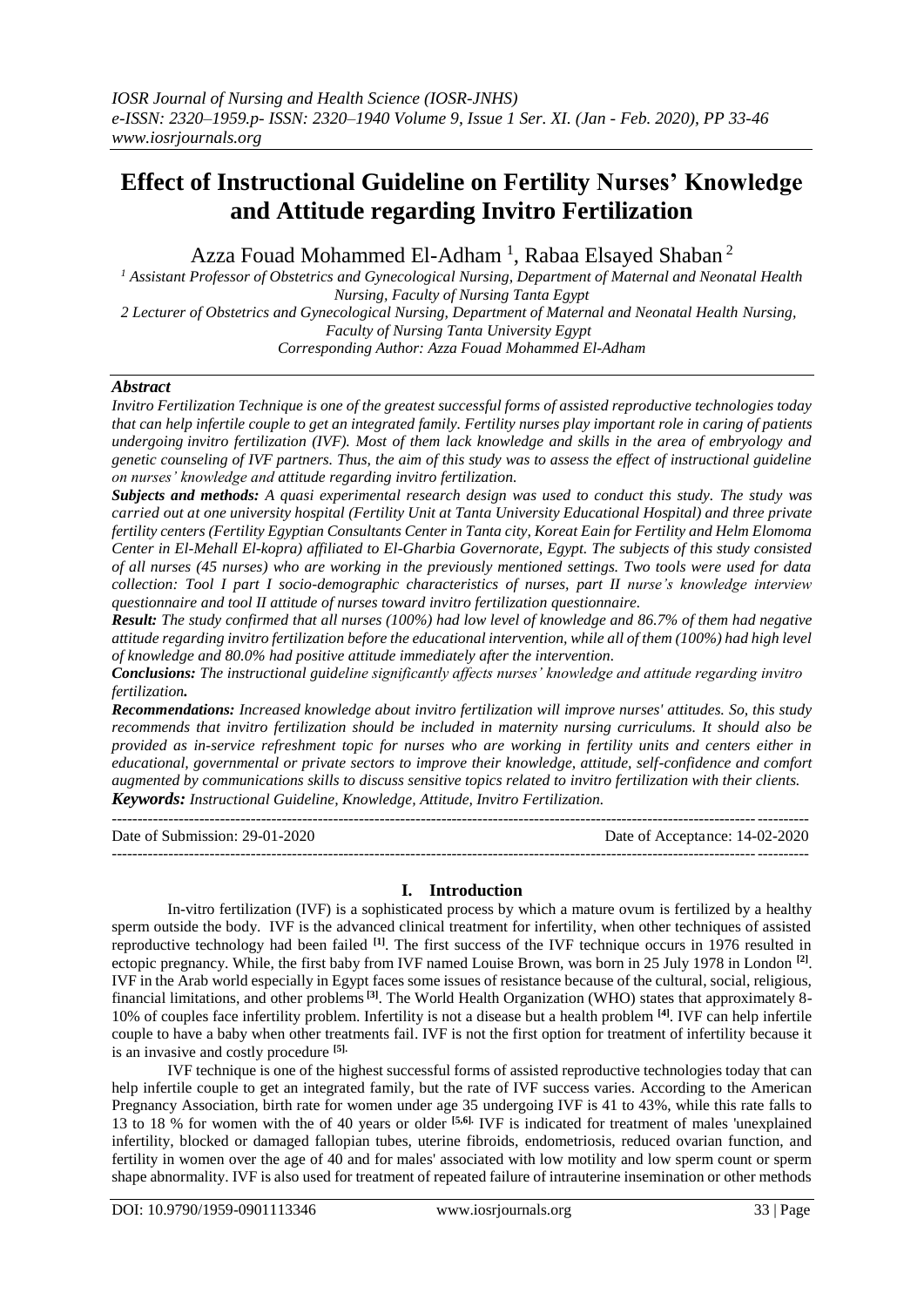of assisted reproductive technology, selection of baby sex and pre-implantation genetic testing to exclude genetic problems **[7]** .

Numerous diagnostics measures and laboratory investigation is required before IVF technique for enhancing the performance in preparation. The diagnostics measures include hysteroscopy, laparoscopy, ovarian reserve tests, ultrasonography, hysterosalpingography, surgery for endometriosis, uterine fibroids, and endometrial polyps. The laboratory tests include seminal analysis, anti-mullerian hormone, estradiol, prolactin, follicle stimulating hormone (FSH), luteinizing hormone (LH) and thyroid stimulating hormone (TSH) and other more investigations **[8, 9]** .

Different medications are essential for preparation of the infertile couple and for successful IVF technique of treatment. Injections of FSH and/or LH hormones are used to stop normal ovulation and to stimulate more than one follicle from the ovaries <sup>[10]</sup>. FSH is a hormone that may work with LH to increase the estrogen production and follicles growth. These are given by intramuscular or subcutaneous injection. The dosage of these drugs requires monitoring of the ovarian response, usually by vaginal ultrasound examinations or blood tests as estradiol level during the period of ovarian stimulation. Other medications are used to prevent premature ovulation as gonadotrophins releasing hormones. Gonadotropins are fertility drugs (Gonal-F, Bravelle, Follistim, and Menopur) utilized to stimulate the ovary to produce multiple oocytes over the span of some days or more **[11]** .

Moreover, progesterone and estradiol are given after egg retrieval, because the ovaries will not produce satisfactory amounts of these hormones for long enough to fully support the uterine lining and maintain the pregnancy. Progesterone is given as a form of vaginal or rectal suppositories or by intramuscular injection. Progesterone side effects are several and include allergic reaction, depression, sleepiness, and infection at the site of injection **[1,12]** . Estradiol is taken orally, intramuscular injection, transversally, or through the vaginal route. Its side effects include nausea, vomiting, irritation at site of injection and the risk of blood clots. Antibiotics may be given after egg retrieval or embryo transfer for a short time to reduce the risk of infection during the treatment cycle. Other medications used during the technique / protocol of treatment include heparin or aspirin, DHEA-S, and androgens. Invitro fertilization technique / protocol consist of five basic steps that should be clearly taught to the couple, as well as its benefits, risks, methods of giving injections at home **[6,13]** . The steps include 1) ovarian stimulation to produce several ova (follicles), 2) retrieval of the ovum (one or more) from the ovaries, 3) obtaining a semen sample from the husband, 4) fertilization of the ova with sperms in the laboratory, 5) transfer of the grown embryos to the uterus**[14]** .

The first step of IVF technique is simulation of the ovaries. It involves use of fertility medications. The ovum development is monitored by using vaginal ultrasounds and measuring estrogen level in the blood. When the ovarian follicles reach the required degree of development, injection of Human chorionic gonadotropin (HCG) to final oocytes maturation is done. Then, the ovulation would occur between 38 and 40 hours. The second step of the IVF procedure is retrieving ova between 34 to 36 hours after (HCG) injection, just prior to rupturing of follicles [5,15]. The embryologist can aspirate the follicles and the follicular fluid is passed through a minor surgical procedure. Ultrasound imaging is used during needle penetration to the vaginal wall in or to reach the ovaries and collects a range of 10 to 30 ova. The third step is obtaining the sperm from the husband by ejaculation or from testes, and then it is prepared by the embryologist laboratory **[6,16]** .

The fourth step is insemination of the mature ova with healthy sperms, then place in the laboratory incubators to enable fertilization. In cases of lower probability of fertilization, intracytoplasmic sperm injection (ICSI) may be done and the ova are monitored to find out that fertilization and cell division are taking place and it became embryos. The fifth step of IVF is transferring embryo the into woman's uterus from three to five days after ova retrieval. A doctor or nurse will insert a catheter, a long, thin and flexible tube into the vagina, through the cervix and into the uterus **[8,17]**. A syringe containing one or more embryos suspended in a small amount of fluid is attached to the end of the catheter, this procedure is painless. Then, hormonal drugs as progesterone are given to support the uterine lining to increase chance for pregnancy. Implantation occurs when an embryo attaches to the uterine wall of the endometrial lining. This occurs after the ova retrieval process from six to ten days, which is one to five days after the embryo transfer. This equates to days 20 to 24 of an ideal 28-day menstrual cycle **[18,19]** .

The successfulness of the IVF depends on quantity and quality of the growing multiple eggs at once. The rate of successful implantation depends on two elements: the receptiveness of the uterus and the quality of the embryo**.** Implantation failures occur due to chromosomal abnormalities in the embryo and poor ova quality or the resulting embryos may not be healthy enough to implant. If in vitro fertilization failed or pregnancy test is negative, this mean crisis for the couple. The second attempt is a difficult decision and a complicated process, because of the associated physical, financial, and emotional toll **[4,5]** .

Hazard of IVF include increase incidence of abortion, damage of ovum, multiple pregnancies, chromosomal abnormality of the fetus and ovarian hyperstimulation syndrome (OHSS) due to ovulation stimulator drugs **[20]**. OHSS is the most common complication of IVF. It is characterized by severe abdominal swelling and pain, nausea, vomiting, blood clots in the legs or lungs and fluid imbalances in the blood. Two type of OHSS; mild or sever, mild cases occur in 2 % to 6%, while severe cases occur in approximately 1 % of women,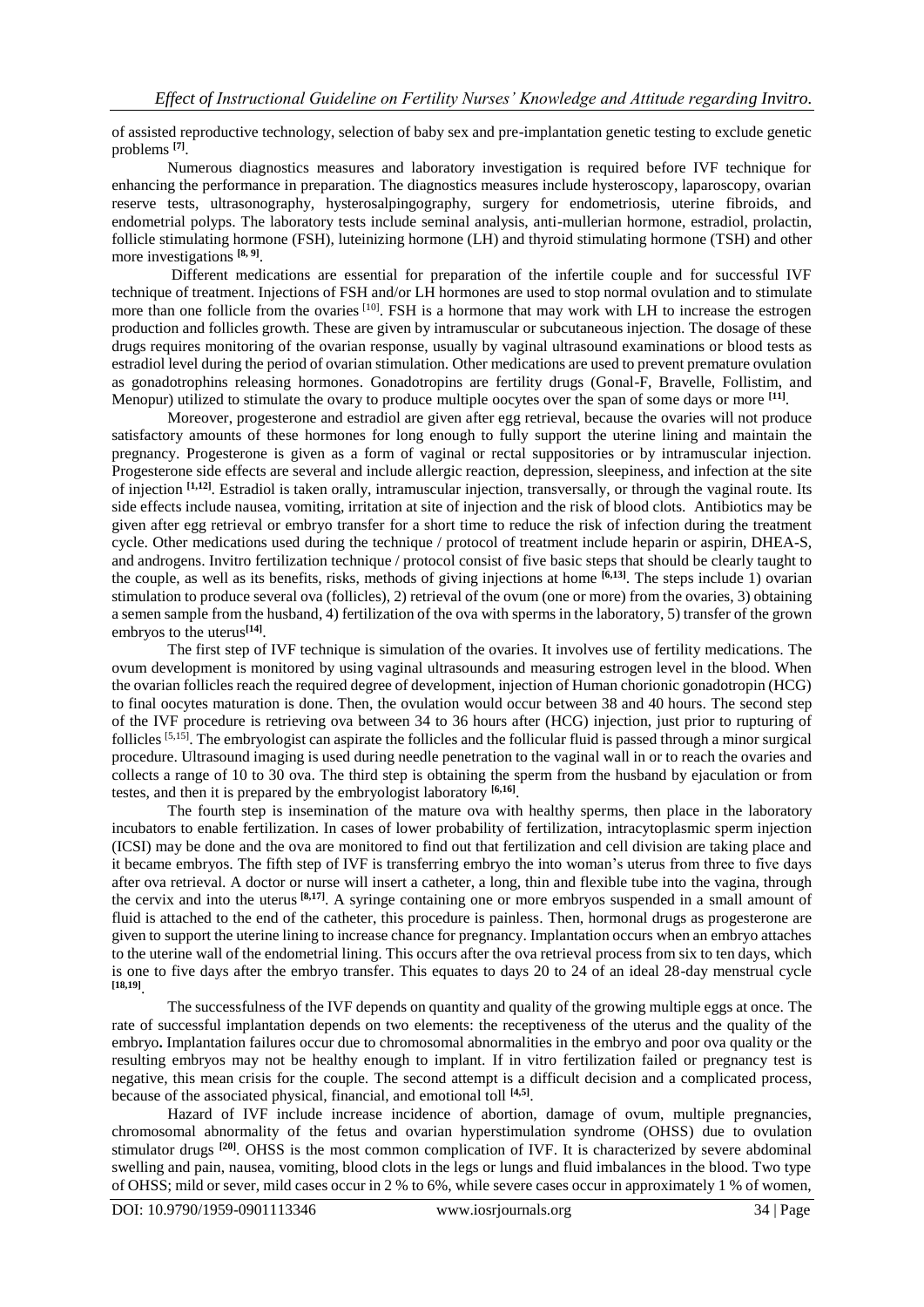usually in association with more than 20 ova retrieved $^{[21]}$ . The hazard of OHSS can lead to cancelled IVF cycle when too many follicles showed by vaginal ultrasound and estrogen levels become too high. In this case, the retrieved oocytes are often fertilized, the decision to freeze all embryos may be delayed until this time and it will be used in a subsequent cycle. The symptoms of OHSS are highest almost three to five days after retrieval of the ova [**22**,**23**] .

The fertility nurses play important roles in the assistive reproductive technology especially in IVF technique **[1]** . These include assessment, planning, implementation, evaluation, counseling and education roles. They are the primary health care personnel who communicate with couples during the IVF, coordinate the various stages of treatment and ensure the couple' commitment to the treatment [**24**] . The fertility nurses perform as practitioner roles of in diagnosis, treatment and follow-up from first contact with couples. They assess the couples' needs with a holistic perspective in accordance with their medical knowledge, detect problems, choose care practices, plan and implement the plan of treatment and evaluate the outcome of care **[1, 18]** . They use their management skills during the cycle of treatment to ensure that the patient and the health care providers are in the right place at the right time. They keep the records of treatment outcomes, give scientific counseling and information to the couple to reduce their stress and anxiety and help them in planning of the treatment cycle in the first interview **[25]** .

The fertility nurses play significant role in the follow-up of the cycle, oocytes removal, embryo transfer and pregnancy test at the end of the cycle **[1]**. The fertility nurse also provides instruction guidelines for women after embryo transfers that include avoidance of sexual intercourse until pregnancy test, important of dose and time of medication and increase fluid, fiber and protein diet. The fertility nurse must be knowledgeable and equipped in all stages of IVF to provide the necessary assistance for couple to cope with their crisis and to cope with the psychosocial situation, which they live in **[26]** .

Nurses' attitude regarding invitro fertilization is very important, while research of their attitude regarding IVF is limited. Nurses may have more time and opportunity in the clinical setting to discuss IVF than other health care providers. Several barriers may affect nurses' attitude regarding IVF. These include nurses may not be up to date about IVF or may have difficulty in communication with couple about IVF technique **[27]** . Other barriers include patient factors and institutional factors. Nurses may be in an ideal position to discuss IVF with patients, given their multiple interactions prior to infertility treatment. Providing IVF information for nurses is needed to improve the knowledge of the quality of care provided and the confidence in their abilities, which in turn improve their attitudes. Thus, fertility nurses should receive instructional guideline regarding invitro fertilization, in order to be equipped with knowledge, and to promote their attitude toward caring with IVF patients **[28, 29]** .

#### **Significant of the study**

Slight is known about the knowledge and attitudes of fertility nurses who deal with invitro fertilization partners. Also, there is a gap between the attitudes and practices of the fertility nurses in communicating IVF information to their clients **[30].** It would be beneficial to create a standardized communication protocol that includes instructional guidelines for practice and more research must be conducted in this area. So, this study thought to determine the effect of instructional guidelines on nurses' knowledge and attitudes regarding IVF.

#### **Aim of the study**

The aim of this study is to evaluate the effect of instructional guideline on nurses' knowledge and attitude regarding invitro fertilization.

#### **Research Hypothesis:**

Nurses′ knowledge and attitude regarding invitro fertilization are expected to be improved after implementation of the instructional guidelines.

#### **II. Subjects and Methods Subjects**

#### **Research Design:**

A quasi-experimental research design was used to conduct this study **Setting:**

The study was carried out at one university hospital (Fertility Unit at Tanta University International Education Hospital) and three private fertility centers (Fertility Egyptian consultants' center in Tanta city and Koreat Eain for Fertility and Helm Elomoma Centers in El-Mehall Elkopra) affiliated to El-Gharbia Governorate Egypt. **Subject:**

The subjects of this study consisted of all nurses (45 nurses); 10 nurses form Tanta University Education Hospital, 9 nurses from Fertility Egyptian consultants' center in Tanta city and 15 nurses from Koreat Eain for Fertility and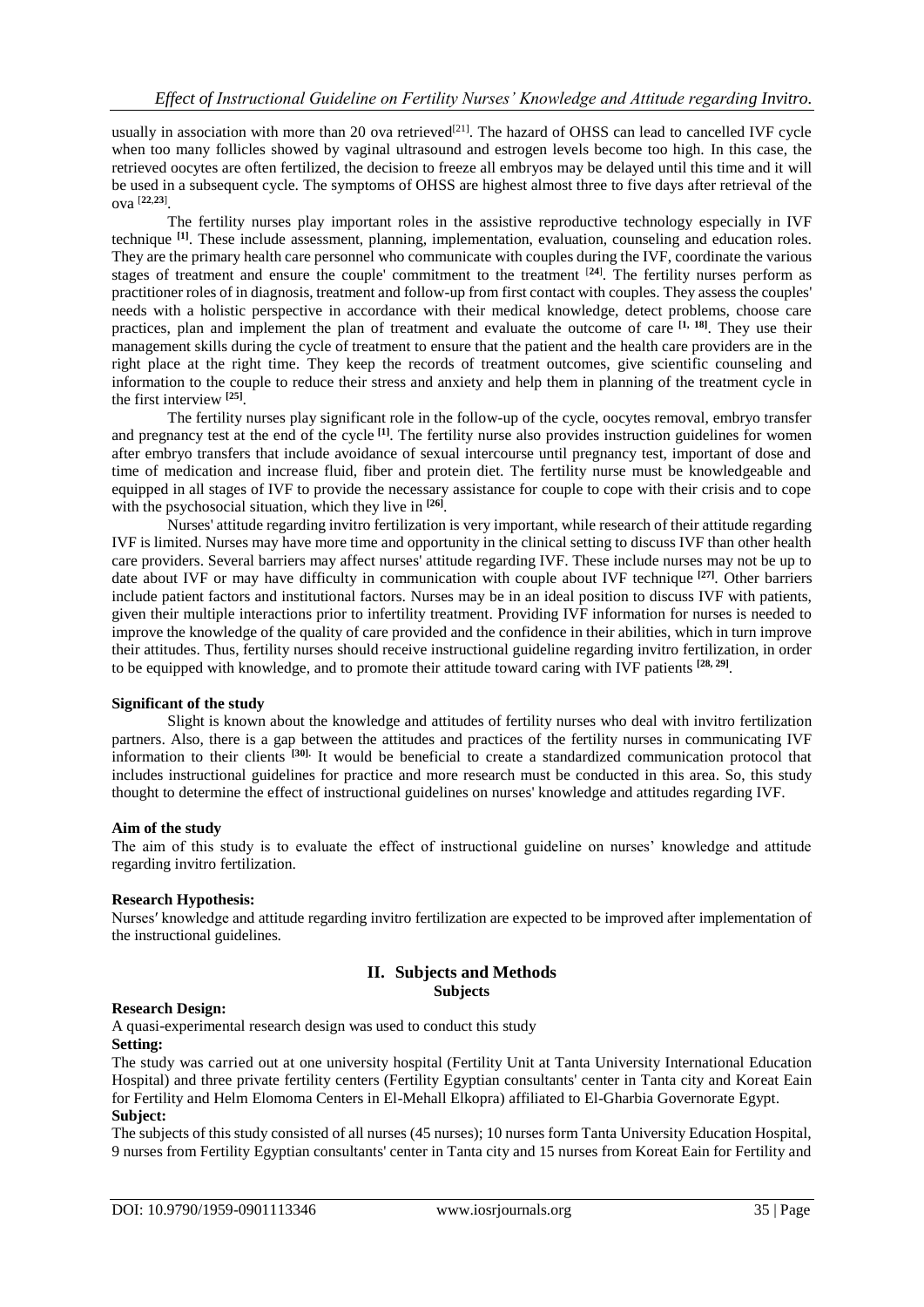11 from Helm Elomoma Centers in El-Mehall Elkopra affiliated to El-Gharbia Governorate; Egypt from April 2019 to October 2019..

#### **Tools of data collection:**

To achieve the aim of this study, the following three tools were used for data collection:

#### **Tool I: Nurses' Knowledge Structured Interviewing Questionnaire:**

It was developed by the researchers after reviewing recent related literature **[16,27,31]** and it comprises two parts: **Part I:** Nurses socio demographic data: such as: age in years, marital status, level of education, residence, total experience in years and experience in fertility clinic and parity.

### **Part II:**

It includes nurses′ knowledge related to invitro fertilization as follow:

- Menstrual data, such as definition, duration, interval, amount and physiology of menstruation.
- Anatomy of female reproductive system, characteristics of normal seminal fluid and of mature ovum.
- Knowledge regarding invitro fertilization as follows: IVF definition, benefits, indication, type of protocol and risks.
- Lab investigation, such as anti-Mullerian hormone, FSH, LH, estrogen and prolactin hormones.
- Diagnostic measures, such as foliclymetry, hysteroscopy, uterine, salpengography and ultrasound, hysteron.
- Steps of IVF technique: There are five basic steps in the IVF and embryo transfer process which include ovarian stimulation, retrieval of the ovum and obtaining a semen sample from the husband, fertilization of the eggs with sperm and transfer embryos into the woman 's uterus
- Nurses' instructions guidelines after embryo transferee, such as drinking too much, eating large amounts of protein, taking medications in a fixed time, rest, avoid sleeping on the back for long periods, eating vegetables and fiber to avoid constipation, avoid food like high-mercury fish and soft cheeses, reducing the intake of caffeinated drinks, taking folic acid and vitamin E, take paracetamol in case of high temperature, drug guava can be taken as a drink in the event of a cough, tell the lady about the date of the digital pregnancy analysis and repeat it after 48 hours, avoid sexual intercourse while doing the analyzes and avoid extreme exposure to temperature, such as sauna.

#### **Scoring system for knowledge:**

- Correct and complete answers will be scored as  $(2)$ .
- Correct and incomplete answers will be scored as (1).
- Incorrect or didn't know will be scored as  $(0)$ .

## **The total score level of knowledge will be calculated as follows:**

- High level of knowledge  $\geq 75\%$ .
- Moderate level of knowledge 50 % <75%.
- Low level of knowledge <50%.

#### **Tool III: Nurses' self-reported attitude regarding IVF scale:**

This tool was developed by Obioha, et al (2014) and adapted by the researchers to assess nurses' attitude toward IVF **[32]**. It consisted of (11) items in a 3-point Likert scale requesting respondents to tick which item (s) apply to them. The self- reported attitude of nurses was measured using a Likert scale and graded from 3= agreed; 2= neutral and 1= disagreed. These are:

- 1. IVF should be encouraged
- 2. IVF should be used to sex selection
- 3. Against any technique that experiments with human beings
- 4. IVF should be used to exclude genetic disorder
- 5. IVF is frightening because it complicates such as ovarian hyperactivity
- 6. IVF should be repeated because it increases the chances of its success
- 7. Against any method that experiments with humans
- 8. A child born with IVF will not be healthy
- 9. We do not need IVF in Egypt
- 10. It is very expensive and therefore cannot be recommended to anyone
- 11. Babies who are born with IVF behave abnormally
- 12. IVF is not very attractive, as the success rate is very low

#### **The total scoring system of nurses' attitude was as follow:**

- Positive attitude  $\geq 50$  % of the total attitude score.
- Negative attitude  $< 50 %$  of the total attitude score.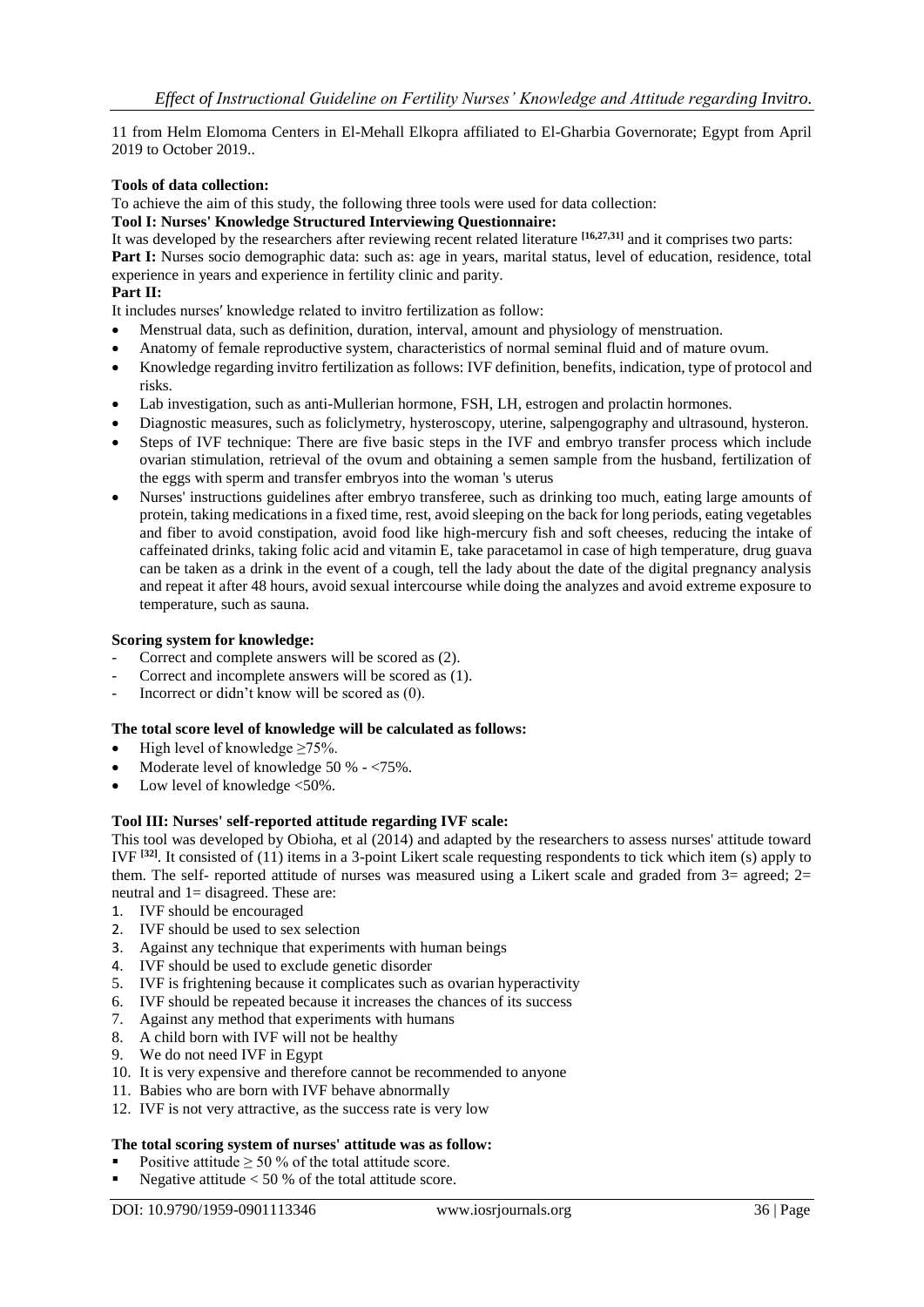# **Method**

# **1. Approval:**

- An official letter clarifying the purpose of the study was obtained from the Faculty of Nursing and submitted to the responsible authorities of the selected settings for permission to carryout the study.

# **2. Ethical and legal consideration:**

- a. All the nurses were informed about the purpose of the study.
- b. An informed consent was taken from every nurse in the study including the right to withdraw at any time.
- c. The researchers ensured that the nature of the study do not cause any harm or pain for the entire sample.
- d. Confidentiality and privacy were taken into consideration regarding the data collected.

# **3. Development of the tools:**

- **Tools I and tool II** were developed by the researchers after extensive review of recent related literature [5,  $17, 26$ ]. **Tool III** was adapted from Obioha et al  $(2014)$   $[32]$ .
- The study tools were translated into the Arabic language.
- Then, they were tested for content and construct validity by a jury of five experts in Obstetric and Gynecological Nursing field.
- The reliability of the tools was also tested using the suitable statistical test analysis.

## **4. A pilot study:**

- After development of the tools, a pilot study was carried out on 10% of the nurses from the previously mentioned settings to test the clarity, feasibility and applicability of the tools. Its results revealed that there were no fatal changes or mistakes. The tools were finalized accordingly and made ready for use. The obtained data were included in the study due to the small number of the population of the study.

# **5. The instructional guidelines intervention was conducted through four phases (Assessment, planning, implementation and evaluation) as follow:**

## **Phase I: Assessment phase (Pretest):**

- **Tool I part I & II** was used to assess socio-demographic characteristics of the nurses as well as their knowledge before, immediately and three months after implementation of the instructional guideline regarding IVF.
- **Tool II** was used to assess nurses' attitude regarding IVF before, immediately and three months after implementation of the instructional guidelines regarding IVF.

## **Phase II: Planning phase:**

## **a- Setting the goals and objectives of the instructional guidelines:**

- **The goal of the instructional guidelines intervention is to:**
- -Enhance the nurse's knowledge regarding IVF.
- -Promote the nurse's attitude regarding IVF.

## **Objectives of the instructional guidelines:**

After implementation of the instructional guidelines, the fertility nurses will be able to:

- List anatomy of the female reproductive system and physiology of menstruation
- Identify the characteristics of normal seminal fluid
- Enumerate indications for IVF and types of protocol
- Recognize definition, benefits, hazards, diagnostic measures and lab investigation needs for IVF
- -Enumerate steps of IVF
- Display the nursing roles and instructional guidelines after embryo transfer.
- Demonstrate positive attitude regarding IVF

## **b) Prepare the content of the program:**

- The educational program content was developed by the researchers based on the nurses' needs, which were determined in the interviewing schedule pre-assessment and the objectives of the educational program, as well as the literature review that covered the various aspect of the educational program.

- Based on the results obtained from the pre-assessment phase; preparing and organizing the program by using the appropriate educational methods and all needed content to facilitate learning activities and to achieve the objectives was established.

- The content of the educational program was organized in three sessions provided for the fertility nurses, each session last for one hour.

## **c) Selecting educational strategies:**

Lectures were presented in concise manner and simple language. It took 60 minutes for each session and group discussion and brain storming to encourage the nurses to engage in the instructional guidelines. In addition,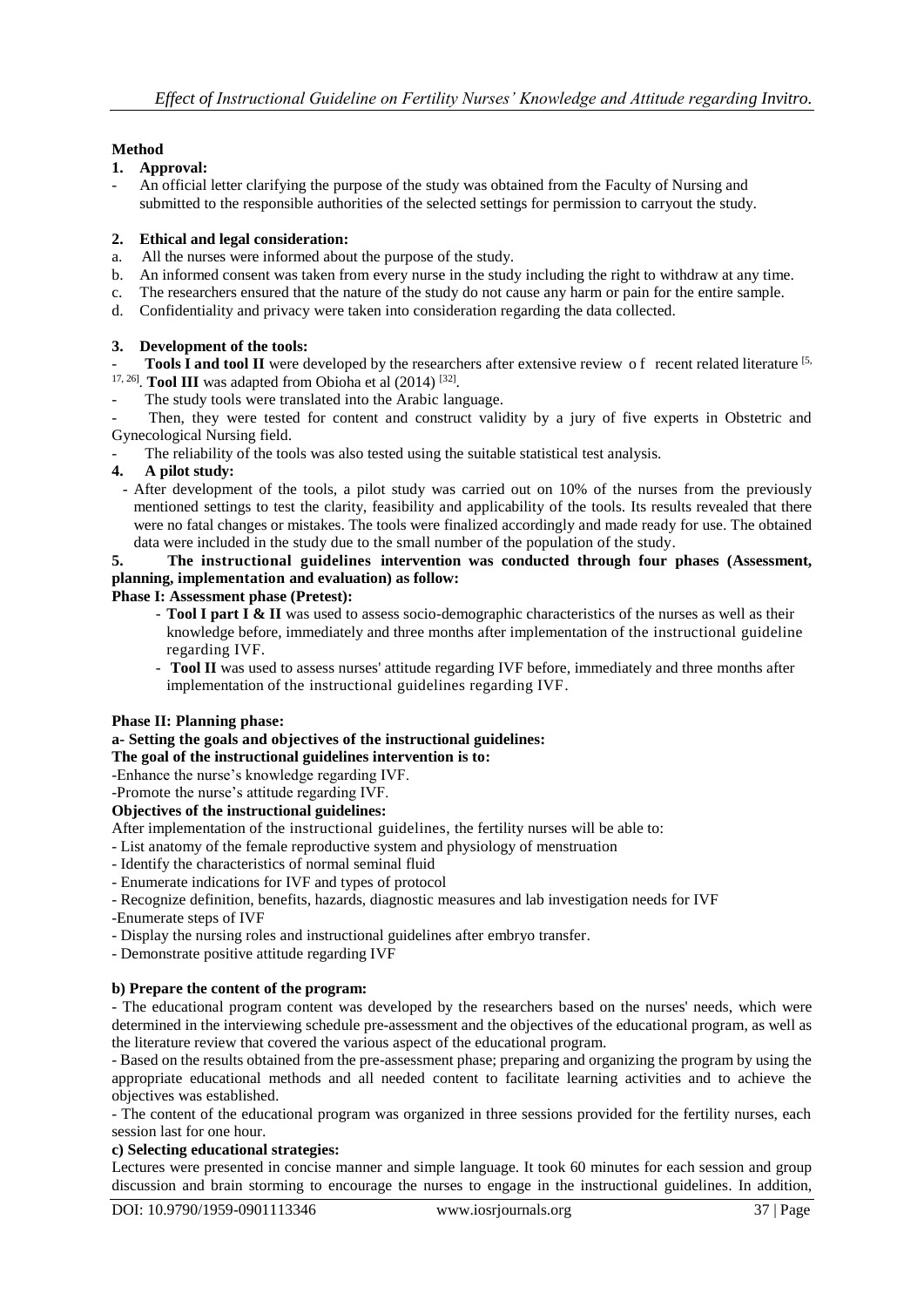different methods of teaching were used as posters, power point presentation, pictures, questions and videos. An educational booklet was also developed by the researchers using simple Arabic language and illustrated pictures, which include the information needed for nurses related to anatomy of the female reproductive system, physiology of menstrual cycle and characteristics of normal seminal fluid. It also included information regarding IVF, such as definition, type of protocols, techniques and nursing role in caring with couples of invitro fertilization. It was developed based on nurse′s needs and submitted to all nurses to increase their awareness about their role in IVF.

### **Phase III: Implementation phase:**

- The researchers explained the purpose of the instructional guidelines for the participants, and obtained their consent to participate.
- The instructional guidelines included 3 sessions that were carried out in the previously mentioned settings. The duration of each session was 60 minutes including a discussion time. The sessions were conducted at the morning shift
- The total numbers of nurses are (45 nurses) was divided into 5 groups. Each group includes 9 nurses; the instructional guidelines were conducted over 2-3 days per week.

#### **The sessions were as follows:**

#### - **The first session:**

The aim of this session was to provide fertility nurses with the following items:

- Orientation about the IVF instructional guidelines
- Anatomy of the female reproductive system
- Physiology of menstruation

#### **-The second session:**

The aim of this session is to provide fertility nurses with knowledge about:

- Characteristics of normal seminal fluid
- Definition, benefits and hazards of IVF
- Indications for IVF and types of protocol
- Diagnostic measures and lab investigation needed for IVF

#### -**The third session:**

The aim of this session is to provide nurses with knowledge related to:

- Steps of IVF
- Nursing roles and instructional guidelines after embryo transfer

#### **Phase IV: Evaluation phase:**

- Nurses' knowledge and attitude were assessed three times using **Tool II** and **Tool III**, before, immediately after and three months after implementation of the instructional guidelines.
- Comparison was done in relation to nurses' knowledge and attitude before, immediately and three months after implementation of the instructional guidelines to identify its effect on the nurses' knowledge and attitude regarding IVF.

#### - **Data of the study were collected within 6 months.**

#### **6. Statistical analysis**

The collected data were organized, tabulated and statistically analyzed using SPSS version 19 (Statistical Package for Social Studies) created by IBM, Illinois, Chicago, USA. For numerical values the range, mean and standard deviations were calculated. The differences between two mean values were used using student's t test. Differences of mean values at different follow up times were tested by repeated measurement analysis of variance (F) and when found significant Bonferroni test was used to compare between each two groups. The correlation between two variables was calculated using Pearson's correlation coefficient. The level of significant was adopted at p<0.05.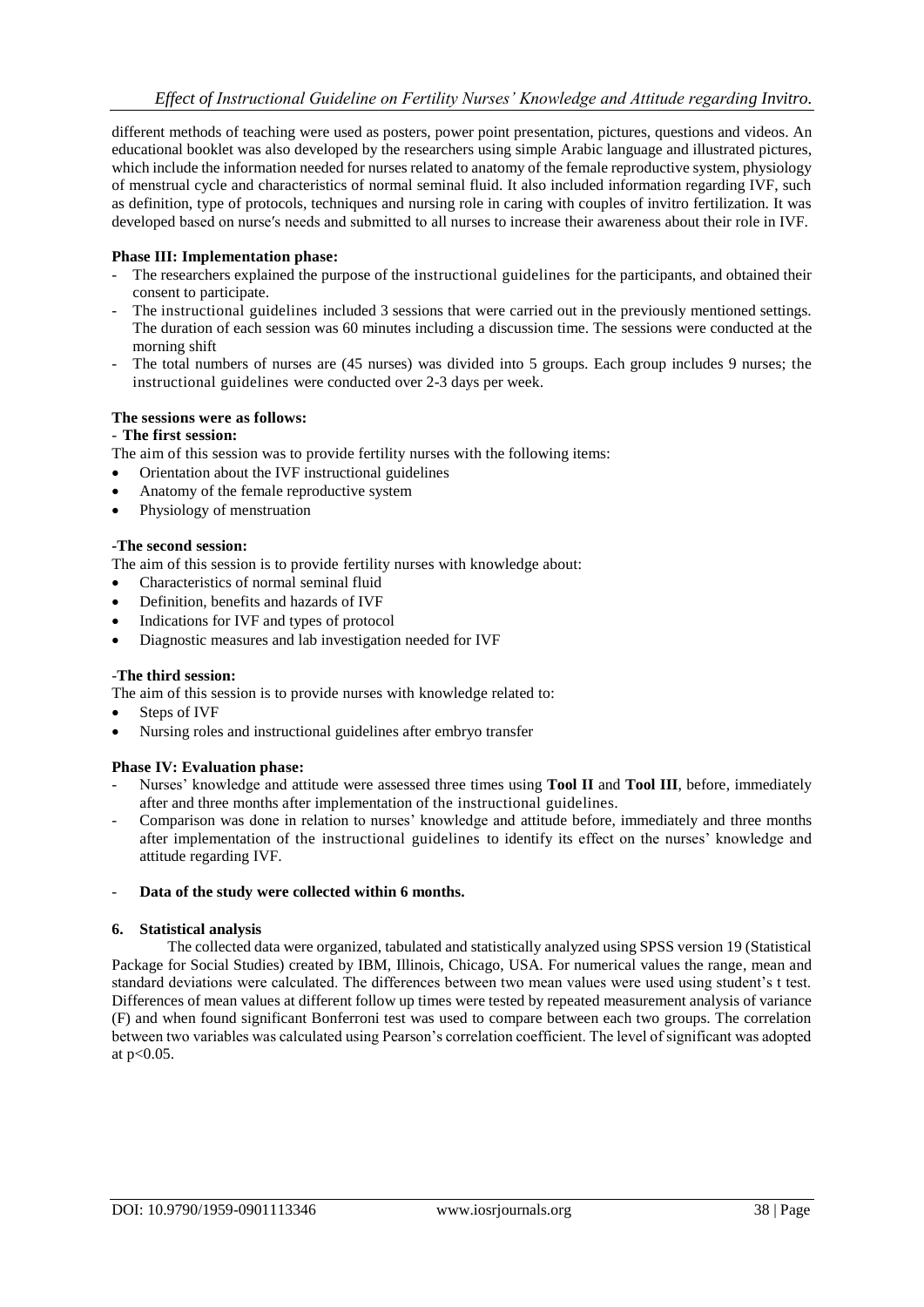|                                          | Table (1): Socio-demographic characteristics of the studied hurses |                 |               |
|------------------------------------------|--------------------------------------------------------------------|-----------------|---------------|
| <b>Characteristics of studied nurses</b> |                                                                    | Number $(n=45)$ | $\frac{0}{0}$ |
| Age in years                             | $20-$                                                              | 28              | 62.3          |
|                                          | $30-$                                                              | 11              | 24.4          |
|                                          | $40+$                                                              | 6               | 13.3          |
|                                          | Range                                                              | 21-46           |               |
|                                          | $Mean + SD$                                                        | $29.11 + 6.95$  |               |
| <b>Total years of experience</b>         | $\leq 5$                                                           | 11              | 24.4          |
|                                          | $5-$                                                               | 16              | 35.6          |
|                                          |                                                                    |                 |               |
|                                          | $10-$                                                              | 9               | 20.0          |
|                                          | $15 -$                                                             | 3               | 6.7           |
|                                          | $20+$                                                              | 6               | 13.3          |
|                                          | Range                                                              | $1-26$          |               |
|                                          | $Mean + SD$                                                        | $9.33 + 6.82$   |               |
| <b>Marital status</b>                    | Married                                                            | 36              | 80.1          |
|                                          | Widow                                                              |                 | $2.2\,$       |
|                                          | Divorced                                                           | $\overline{2}$  | 4.4           |
| <b>Educational level</b>                 | Secondary level                                                    | 30              | 66.7          |
|                                          | University level                                                   | 15              | 33.3          |
| <b>Place of Residence</b>                | Rural                                                              | 20              | 44.4          |
|                                          | Urban                                                              | 25              | 55.6          |
| Years of experience in fertility clinics |                                                                    | 33              | 73.3          |
| Parity                                   |                                                                    | 31              | 68.9          |

| <b>III.</b> Results                                                |
|--------------------------------------------------------------------|
| Table (1): Socio-demographic characteristics of the studied nurses |

Table (1) shows the socio-demographic characteristics of the studied nurses. It revealed that their age ranged from 21- 46 years with mean and SD (29.11+6.95)and 35.6% of them have total 5-10 years of experience with a range of 1- 26, and a mean and SD (9.33 $\pm$ 6.82). The table also demonstrates that most of them (80.1%) are married, (66.7%) have secondary school education, (55.6%) live in urban areas,(73.3%) had experience in fertility clinics while 68.9% have children.

| Table (2): Basic knowledge of the studied nurses regarding reproduction before and after the intervention |  |
|-----------------------------------------------------------------------------------------------------------|--|
|-----------------------------------------------------------------------------------------------------------|--|

| Basic knowledge regarding reproduction |                    |                | <b>Before</b> |              | <b>Immediately</b><br>after |             | After three<br>months | $\chi^2$<br>p |
|----------------------------------------|--------------------|----------------|---------------|--------------|-----------------------------|-------------|-----------------------|---------------|
|                                        |                    | N              | $\frac{0}{0}$ | N            | $\frac{0}{0}$               | $\mathbf n$ | $\frac{0}{0}$         |               |
| <b>Definition of menstruation</b>      | <b>Incorrect</b>   | 35             | 77.8          | 1            | 2.2                         | 6           | 13.3                  | 70.903        |
|                                        | Partially correct  | 8              | 17.8          | 11           | 24.4                        | 10          | 22.2                  | $0.001*$      |
|                                        | Completely correct | $\overline{2}$ | 4.4           | 33           | 73.3                        | 29          | 64.4                  |               |
| <b>Duration of menstruation</b>        | <b>Incorrect</b>   | 34             | 75.6          | 3            | 6.7                         | 9           | 20.0                  | 59.436        |
|                                        | Partially correct  | 11             | 24.4          | 7            | 15.6                        | 7           | 15.6                  | $0.001*$      |
|                                        | Completely correct | $\mathbf{0}$   | 0.0           | 35           | 77.8                        | 29          | 64.4                  |               |
| Interval of menstrual cycle            | Incorrect          | 26             | 57.8          | $\mathbf{1}$ | 2.2                         | 10          | 22.2                  | 47.673        |
|                                        | Partially correct  | 15             | 33.3          | 7            | 15.6                        | 6           | 13.3                  | $0.001*$      |
|                                        | Completely correct | $\overline{4}$ | 8.9           | 37           | 82.2                        | 29          | 64.4                  |               |
| <b>Amount of menstrual blood</b>       | Incorrect          | 32             | 71.1          | 1            | 2.2                         | 5           | 11.1                  | 59.102        |
|                                        | Partially correct  | 8              | 17.8          | 4            | 8.9                         | 9           | 20.0                  | $0.001*$      |
|                                        | Completely correct | 5              | 11.1          | 40           | 88.9                        | 31          | 68.9                  |               |
| <b>Physiology of menstruation</b>      | Incorrect          | 32             | 71.1          | $\mathbf{1}$ | 2.2                         | 8           | 17.8                  | 63.267        |
|                                        | Partially correct  | 12             | 26.7          | 8            | 17.8                        | 8           | 17.8                  | $0.001*$      |
|                                        | Completely correct | 1              | 2.2           | 36           | 80.0                        | 29          | 64.4                  |               |
| <b>Anatomy of external female</b>      | <b>Incorrect</b>   | 19             | 42.2          | 1            | 2.2                         | 7           | 15.6                  | 48.514        |
| genital organs                         | Partially correct  | 22             | 48.9          | 8            | 17.8                        | 7           | 15.6                  | $0.001*$      |
|                                        | Completely correct | 4              | 8.9           | 36           | 80.0                        | 31          | 68.9                  |               |
| <b>Anatomy of internal female</b>      | <b>Incorrect</b>   | 26             | 57.8          | $\mathbf{1}$ | 2.2                         | 9           | 20.0                  | 44.882        |
| genital organs                         | Partially correct  | 16             | 35.6          | 9            | 20.0                        | 8           | 17.8                  | $0.001*$      |
|                                        | Completely correct | 3              | 6.7           | 35           | 77.8                        | 28          | 62.2                  |               |
| <b>Characteristics of mature</b>       | Incorrect          | 39             | 86.7          | $\mathbf{0}$ | 0.0                         | 9           | 20.0                  | 69.573        |
| ovum                                   | Partially correct  | 6              | 13.3          | 5            | 11.1                        | 5           | 11.1                  | $0.001*$      |
|                                        | Completely correct |                | 0.0           | 40           | 88.9                        | 31          | 68.9                  |               |
| <b>Characteristic of normal</b>        | <b>Incorrect</b>   | 33             | 73.3          | $\mathbf{0}$ | 0.0                         | 9           | 20.0                  | 55.855        |
| seminal fluid                          | Partially correct  | 9              | 20.0          | 9            | 20.0                        | 8           | 17.8                  | $0.001*$      |
|                                        | Completely correct | 3              | 6.7           | 36           | 80.0                        | 28          | 62.2                  |               |

**Table (2)** presents basic knowledge of the studied nurses regarding reproduction before and after the intervention. It revealed that there were a high statistically significant differences between the studied nurses' basic knowledge pre, immediately and three months post the intervention in all items of reproduction with p value = 0.001 each.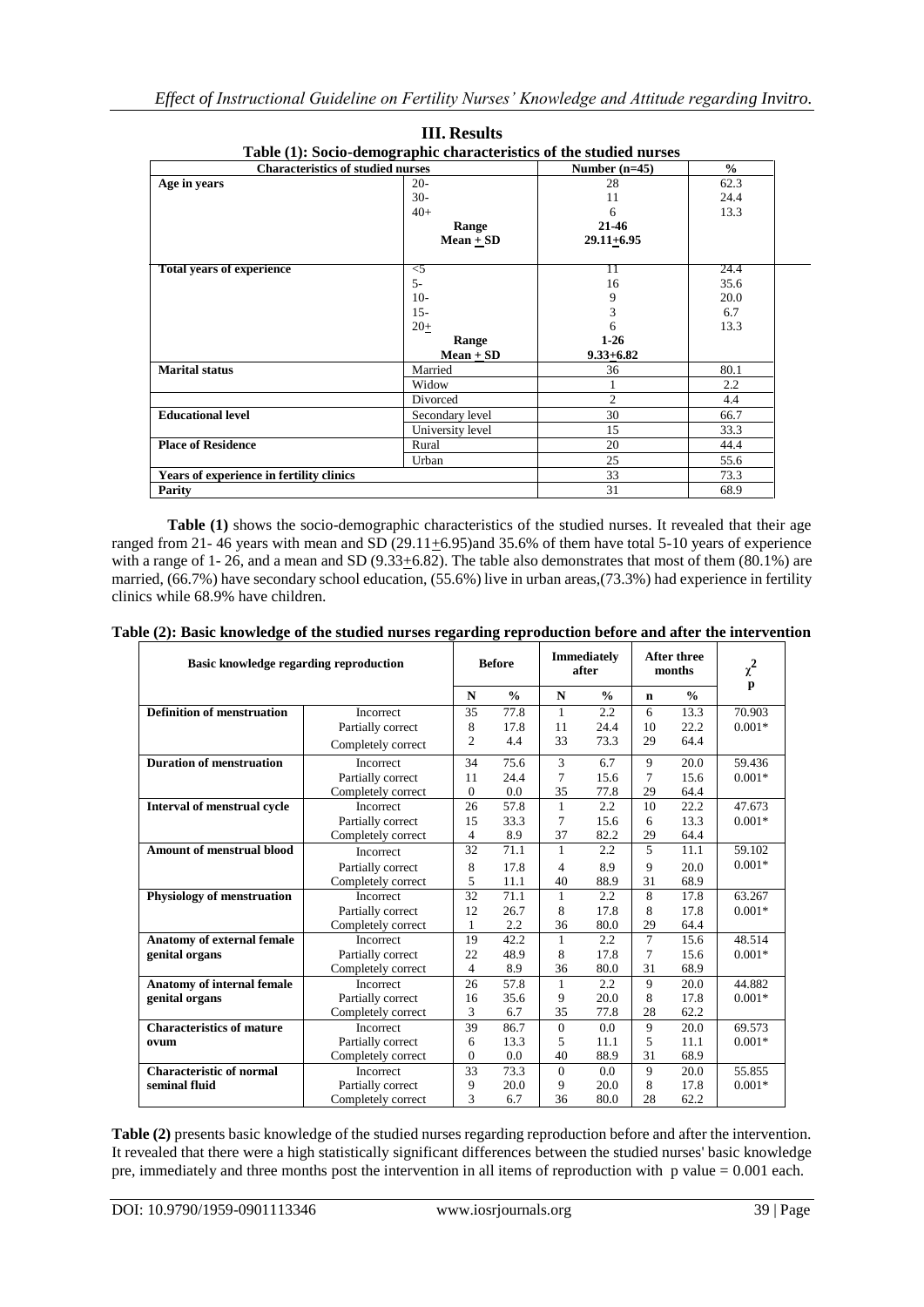| пиег уениоп                               |                    |                |               |                |                             |                |                              |              |  |
|-------------------------------------------|--------------------|----------------|---------------|----------------|-----------------------------|----------------|------------------------------|--------------|--|
| Knowledge regarding invitro fertilization |                    |                | <b>Before</b> |                | <b>Immediately</b><br>after |                | <b>After three</b><br>months | $\chi^2$     |  |
|                                           |                    | N              | $\frac{0}{0}$ | N              | $\frac{0}{0}$               | n              | $\frac{0}{0}$                | $\mathbf{p}$ |  |
| <b>Definition of IVF</b>                  | <b>Incorrect</b>   | 26             | 57.8          | $\overline{0}$ | 0.0                         | 3              | 6.7                          | 61.062       |  |
|                                           | Partially correct  | 16             | 35.6          | 5              | 11.1                        | 7              | 15.6                         | $0.001*$     |  |
|                                           | Completely correct | 3              | 6.7           | 40             | 88.9                        | 35             | 77.8                         |              |  |
| <b>Indication of IVF</b>                  | Incorrect          | 29             | 64.4          | 7              | 15.6                        | 13             | 28.9                         | 47.231       |  |
|                                           | Partially correct  | 11             | 24.4          | 3              | 6.7                         | 4              | 8.9                          | $0.001*$     |  |
|                                           | Completely correct | 5              | 11.1          | 35             | 77.8                        | 28             | 62.2                         |              |  |
| <b>Benefits of IVF</b>                    | <b>Incorrect</b>   | 32             | 71.1          | $\overline{2}$ | 4.4                         | 11             | 24.4                         | 47.048       |  |
|                                           | Partially correct  | 8              | 17.8          | 6              | 13.3                        | 6              | 13.3                         | $0.001*$     |  |
|                                           | Completely correct | 5              | 11.1          | 37             | 82.2                        | 28             | 62.2                         |              |  |
| <b>Hazard of IVF</b>                      | <b>Incorrect</b>   | 32             | 71.1          | $\mathbf{0}$   | 0.0                         | 10             | 22.2                         | 50.864       |  |
|                                           | Partially correct  | 8              | 17.8          | 10             | 22.2                        | 9              | 20.0                         | $0.001*$     |  |
|                                           | Completely correct | 5              | 11.1          | 35             | 77.8                        | 26             | 57.8                         |              |  |
| <b>Types of protocol IVF</b>              | <b>Incorrect</b>   | 27             | 60.0          | $\overline{0}$ | 0.0                         | $\overline{7}$ | 15.6                         | 65.687       |  |
|                                           | Partially correct  | 15             | 33.3          | 5              | 11.1                        | 3              | 6.7                          | $0.001*$     |  |
|                                           | Completely correct | 3              | 6.7           | 40             | 88.9                        | 35             | 77.8                         |              |  |
| <b>Diagnostic measures</b>                | <b>Incorrect</b>   | 32             | 71.1          | 8              | 17.8                        | 10             | 22.2                         | 53.379       |  |
| before IVF                                | Partially correct  | 9              | 20.0          | 4              | 8.9                         | 8              | 17.8                         | $0.001*$     |  |
|                                           | Completely correct | 4              | 8.9           | 33             | 73.3                        | 27             | 60.0                         |              |  |
| Lab investigation before                  | <b>Incorrect</b>   | 31             | 68.9          | $\overline{2}$ | 4.4                         | 8              | 17.8                         | 45.894       |  |
|                                           | Partially correct  | 5              | 11.1          | 4              | 8.9                         | 6              | 13.3                         | $0.001*$     |  |
|                                           | Completely correct | 9              | 20.0          | 39             | 86.7                        | 31             | 68.9                         |              |  |
| <b>Steps of IVF</b>                       | Incorrect          | 32             | 71.1          | 13             | 28.9                        | 16             | 35.6                         | 41.247       |  |
|                                           | Partially correct  | 10             | 22.2          | 7              | 15.6                        | 9              | 20.0                         | $0.001*$     |  |
|                                           | Completely correct | 3              | 6.7           | 25             | 55.6                        | 20             | 44.4                         |              |  |
| <b>Instruction guidelines</b>             | Incorrect          | 31             | 68.9          | $\overline{0}$ | 0.0                         | 8              | 17.8                         | 67.106       |  |
| after embryo transfers                    | Partially correct  | 14             | 31.1          | 3              | 6.7                         | 4              | 8.9                          | $0.001*$     |  |
|                                           | Completely correct | $\overline{0}$ | 0.0           | 42             | 93.3                        | 33             | 73.3                         |              |  |

**Table (3): Knowledge of the studied nurses regarding invitro fertilization before and after the intervention**

**Table (3)** demonstrates knowledge of the studied nurses regarding invitro fertilization before and after the intervention. It was found that there were high statistically significant differences between the studied nurses' basic knowledge pre, immediately and three months post the intervention in all items of invitro fertilization with  $p$  value = 0.001 each.

| Attitude regarding invitro fertilization           |          |                | <b>Before</b> |                | <b>Immediately</b><br>after |     | <b>After three</b><br>months |               |
|----------------------------------------------------|----------|----------------|---------------|----------------|-----------------------------|-----|------------------------------|---------------|
|                                                    |          | N              | $\frac{0}{0}$ | N              | $\frac{0}{0}$               | N   | $\frac{0}{0}$                | $\chi^2$<br>p |
| <b>IVF</b> should be encouraged                    | Negative | 24             | 53.3          | 6              | 13.3                        | 6   | 13.3                         | 40.676        |
|                                                    | Neutral  | 12             | 26.7          | 6              | 13.3                        | 10  | 22.2                         | $0.001*$      |
|                                                    | Positive | 9              | 20.0          | 33             | 73.3                        | 29  | 64.4                         |               |
| <b>IVF</b> should be used to sex selection         | Negative | 15             | 33.3          | 6              | 13.3                        | 6   | 13.3                         | 40.000        |
|                                                    | Neutral  | 22             | 48.9          | 11             | 24.4                        | 11  | 24.4                         | $0.001*$      |
|                                                    | Positive | 8              | 17.8          | 28             | 62.2                        | 28  | 62.2                         |               |
| Against any technique that experiments             | Negative | 36             | 80.0          | 13             | 28.9                        | 15  | 33.3                         | 45.210        |
| with human beings                                  | Neutral  | 6              | 13.3          | 3              | 6.7                         | 5   | 11.1                         | $0.001*$      |
|                                                    | Positive | 3              | 6.7           | 29             | 64.4                        | 25  | 55.6                         |               |
| <b>IVF</b> should be used to exclude genetic       | Negative | 35             | 77.8          | 8              | 17.8                        | 10  | 22.2                         | 58.970        |
| disorder                                           | Neutral  | 7              | 15.6          | 5              | 11.1                        | 7   | 15.6                         | $0.001*$      |
|                                                    | Positive | 3              | 6.7           | 32             | 71.1                        | 28  | 62.2                         |               |
| <b>IVF</b> is frightening because it complicates   | Negative | 32             | 71.1          | 9              | 20.0                        | 10  | 22.2                         | 49.236        |
| such as ovarian hyperactivity                      | Neutral  | 10             | 22.2          | 6              | 13.3                        | 6   | 13.3                         | $0.001*$      |
|                                                    | Positive | 3              | 6.7           | 30             | 66.7                        | 29  | 64.4                         |               |
| <b>IVF</b> should be repeated because it increases | Negative | $\overline{2}$ | 4.4           | $\overline{c}$ | 4.4                         | 0.0 | 0.0                          | 8.133         |
| the chances of its success                         | Neutral  | 17             | 37.8          | 13             | 28.9                        | 10  | 22.2                         | $0.017*$      |
|                                                    | Positive | 26             | 57.8          | 30             | 66.7                        | 35  | 77.8                         |               |
| Against any method that experiments with           | Positive | 25             | 55.6          | 6              | 13.3                        | 6   | 13.3                         | 50.000        |
| humans                                             | Neutral  | 16             | 35.6          | 14             | 31.1                        | 14  | 31.1                         | $0.001*$      |
|                                                    | Negative | 4              | 8.9           | 25             | 55.6                        | 25  | 55.6                         |               |

**Table (4): Attitude of the studied nurses regarding invitro fertilization before and after intervention**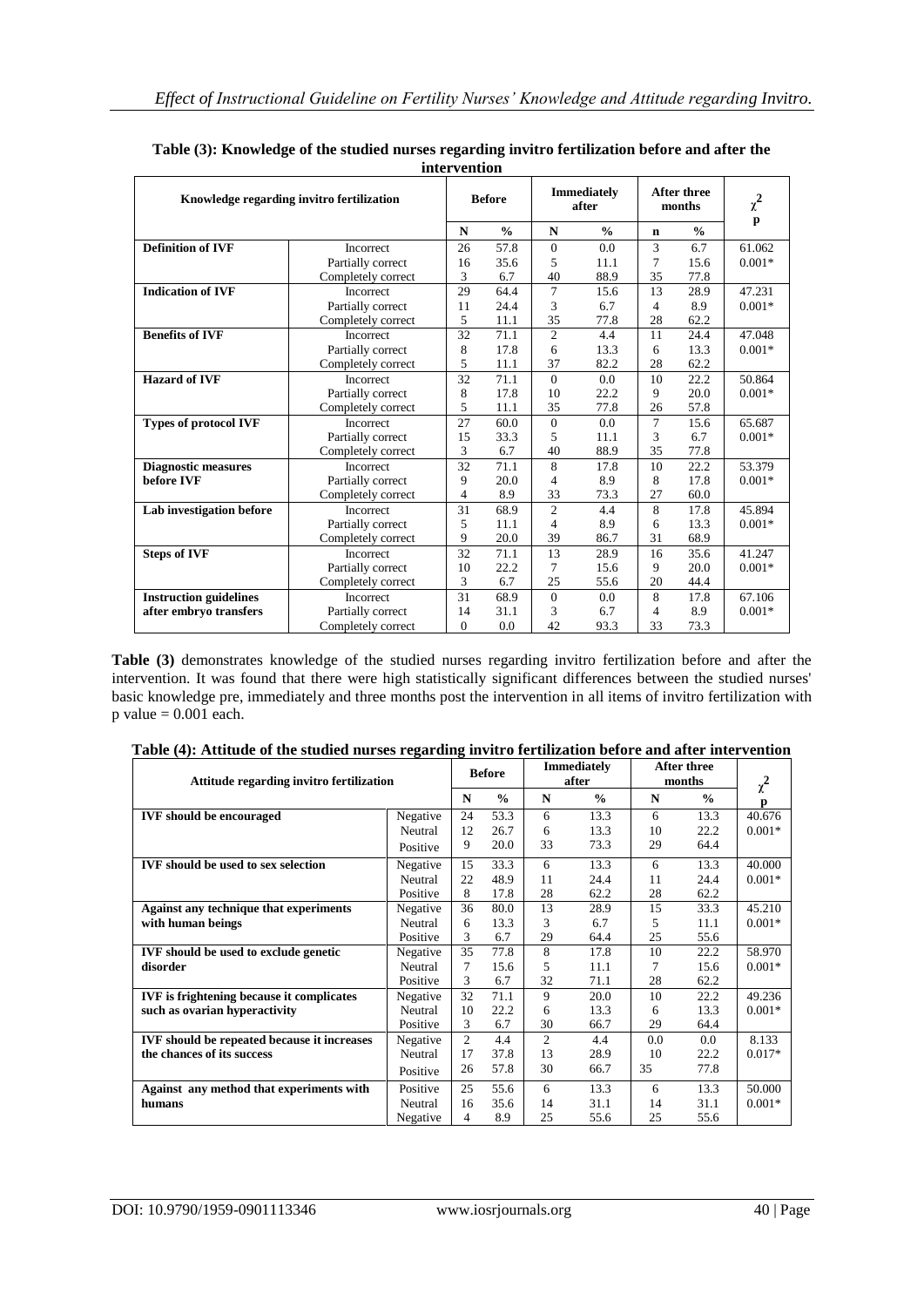**Table (4):** Continues

| Attitude regarding invitro fertilization        |          | <b>Before</b> |               | <b>Immediately</b><br>after |               | <b>After three</b><br>months |               | $\chi^2$ |
|-------------------------------------------------|----------|---------------|---------------|-----------------------------|---------------|------------------------------|---------------|----------|
|                                                 |          | N             | $\frac{0}{0}$ | N                           | $\frac{0}{0}$ | N                            | $\frac{0}{0}$ | p        |
| A child born with IVF will not be healthy       | Positive | 17            | 37.8          | 5                           | 11.1          | 6                            | 13.3          | 42.348   |
|                                                 | Neutral  | 20            | 44.4          | 9                           | 20.0          | 10                           | 22.2          | $0.001*$ |
|                                                 | Negative | 8             | 17.8          | 31                          | 68.9          | 29                           | 64.4          |          |
| We do not need IVF in Egypt                     | Positive | 16            | 35.6          | 4                           | 8.9           | 3                            | 6.7           | 50.296   |
|                                                 | Neutral  | 24            | 53.3          | 12                          | 26.7          | 11                           | 24.4          | $0.001*$ |
|                                                 | Negative | 5.            | 11.1          | 29                          | 64.4          | 31                           | 68.9          |          |
| It is very expensive and therefore cannot be    | Positive | 19            | 42.2          |                             | 2.2           | $\Omega$                     | 0.0           | 51.835   |
| recommended to anyone                           | Neutral  | 19            | 42.2          | 15                          | 33.3          | 13                           | 28.9          | $0.001*$ |
|                                                 | Negative |               | 15.6          | 29                          | 64.4          | 32                           | 71.1          |          |
| Babies who are born with IVF behave             | Positive | 17            | 37.8          | 7                           | 15.6          | 6                            | 13.3          | 29.515   |
| abnormally                                      | Neutral  | 20            | 44.4          | 10                          | 22.2          | 9                            | 20.0          | $0.001*$ |
|                                                 | Negative | 8             | 17.8          | 28                          | 62.2          | 30                           | 66.7          |          |
| IVF is not very attractive, as the success rate | Positive | 19            | 42.2          | 10                          | 22.2          | 9                            | 20.0          | 44.240   |
| is very low                                     | Neutral  | 25            | 55.6          | 12                          | 26.7          | 10                           | 22.2          | $0.001*$ |
|                                                 | Negative |               | 2.2           | 23                          | 51.1          | 26                           | 57.8          |          |

**Table (4)** presents attitude of the studied nurses regarding invitro fertilization before and after intervention. It was clarified that there were a high statistically significant differences between the studied nurses' in all variable of attitude regarding invitro fertilization pre, immediately and three months post the intervention since  $p = 0.001$  for all variable expect for IVF should be repeated because it increases the chances of its success where p= 0.017.

| Table (5): Distribution of the studied nurses by their level of knowledge and attitude before and after the |  |  |  |
|-------------------------------------------------------------------------------------------------------------|--|--|--|
|                                                                                                             |  |  |  |

|                             |          |                | intervention   |                          |                    |                |
|-----------------------------|----------|----------------|----------------|--------------------------|--------------------|----------------|
| knowledge and attitude      |          | <b>Before</b>  |                | <b>Immediately after</b> | After three months |                |
|                             | n        | $\%$           | %<br>n         |                          | n                  | %              |
| Knowledge                   |          |                |                |                          |                    |                |
| Low level of knowledge      | 45       | 100.0          | $\Omega$       | 0.0                      |                    | 2.2            |
| Moderate level of knowledge | $\Omega$ | 0.0            | 0              | 0.0                      | 24                 | 53.3           |
| High level of knowledge     | $\Omega$ | 0.0            | 45             | 100.0                    | 20                 | 44.4           |
| Range                       |          | 1-14           | 28-36          |                          | 14-34              |                |
| $Mean + SD$                 |          | $7.13 + 3.43$  |                | $31.67 + 2.07$           |                    | $26.22 + 4.05$ |
| <b>Attitude</b>             |          |                |                |                          |                    |                |
| Positive                    | 6        | 13.3           | 36             | 80.0                     | 34                 | 75.6           |
| Negative                    | 39       | 86.7           | 9              | 20.0                     | 11                 | 24.4           |
| Range                       |          | $15-27$        |                | 23-35                    |                    | 24-34          |
| $Mean + SD$                 |          | $20.42 + 2.41$ | $30.00 + 2.84$ |                          | $29.76 + 2.92$     |                |

Repeated measurement analysis of variance:

Knowledge score: p<0.001 (Bonferroni test: each observation significantly different from other two) Attitude score: p<0.001 (Bonferroni test: before is significantly different from immediately after and after three months)



## **Figure (1): Distribution of studied nurses by their level of knowledge before and after the intervention**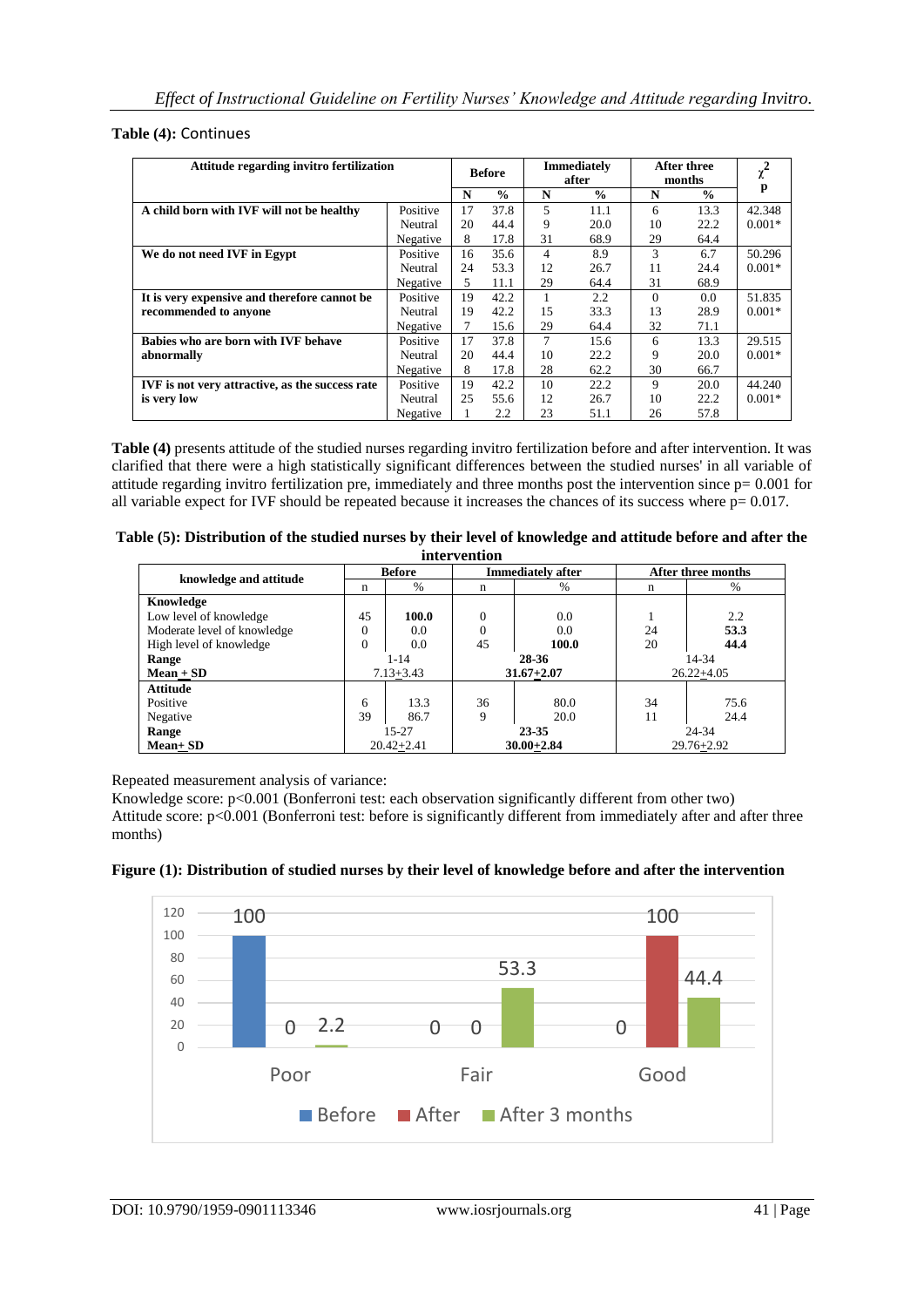

**Figure (2): Distribution of studied nurses by their level of attitude before and after the intervention**

**Table (5) and figure (1) and figure (2)** illustrate distribution of the studied nurses by their level of knowledge and attitude regarding invitro fertilization before and after the intervention. It was evident that all of nurses (100%) had low level of knowledge and 86.7% had negative attitude before the educational intervention, while almost all of them (100%) had high level of knowledge and 80.0% had positive attitude immediately after the intervention compared to 44.4% had high level of knowledge and 75.6% had positive attitude three months after the intervention. The table also shows that there was a high increase in the student knowledge immediately after the intervention comparing of the pre intervention which has been decreased slightly three months after with a mean of; 7.13+3.43,31.67+2.07 and 26.22+4.05 in the pre, immediately post and three month after the intervention respectively. Also same table revealed that the mean and SD of nurses regarding IVF has been increased immediately after the intervention comparing of the pre intervention which has been decreased slightly three months after with a mean of;  $20.42+2.41$ ,  $30.00 + 2.84$  and  $29.76+2.92$  in the pre, immediately post and three month after the intervention respectively.

|                        | Rhowiedge and attitude among the studied hurses |       |          |                                          |
|------------------------|-------------------------------------------------|-------|----------|------------------------------------------|
|                        | Age in years<br><b>Total score</b><br>R         |       |          | Years of experience in fertility clinics |
|                        |                                                 |       |          |                                          |
| <b>Knowledge score</b> |                                                 |       |          |                                          |
| <b>Before</b>          | 0.209                                           | 0.169 | 0.041    | 0.790                                    |
| Immediately after      | 0.017                                           | 0.912 | 0.043    | 0.777                                    |
| After three months     | 0.211                                           | 0.163 | $-0.023$ | 0.881                                    |
| Attitude score         |                                                 |       |          |                                          |
| <b>Before</b>          | 0.104                                           | 0.495 | 0.086    | 0.576                                    |
| Immediately after      | $-0.106$                                        | 0.488 | $-0.097$ | 0.528                                    |
| After three months     | $-0.087$                                        | 0.570 | $-0.146$ | 0.339                                    |

**Table (6): Correlations between age and years of experience in fertility clinics with total score of knowledge and attitude among the studied nurses**

**Table (6)** demonstrates correlations between age and years of experience in fertility clinics with total score of knowledge and attitude among the studied nurses. It was found that there were no statistically significant relation between the studied nurses' knowledge and attitude in relation to age in years, or years of experience in fertility clinics before, immediately and three months after the intervention.

| Table (7): Total knowledge and total attitude scores of the studied nurses in relation to their level of |
|----------------------------------------------------------------------------------------------------------|
| education and residence                                                                                  |

| Total knowledge and total attitude scores in<br>relation to education and residence |                   | <b>Before</b> | <b>Immediately</b><br>after | After three months |
|-------------------------------------------------------------------------------------|-------------------|---------------|-----------------------------|--------------------|
| <b>Total knowledge score</b>                                                        | Educational level |               |                             |                    |
|                                                                                     | Secondary         | $7.53 + 3.78$ | $31.47 + 2.14$              | $26.17 + 4.05$     |
|                                                                                     | University        | $6.33 + 2.53$ | $32.07 + 1.91$              | $26.33 + 4.19$     |
|                                                                                     | F                 | 1.108         | 0.916                       | 0.129              |
|                                                                                     | D                 | 0.274         | 0.365                       | 0.898              |
|                                                                                     | Residence         |               |                             |                    |
|                                                                                     | Rural             | $7.40 + 3.53$ | $31.65 + 2.32$              | $26.80 + 3.46$     |
|                                                                                     | Urban             | $6.92 + 3.41$ | $31.68 + 1.89$              | $25.76 + 4.48$     |
|                                                                                     | F                 | 1.142         | 0.442                       | 0.178              |
|                                                                                     | D                 | 0.260         | 0.661                       | 0.859              |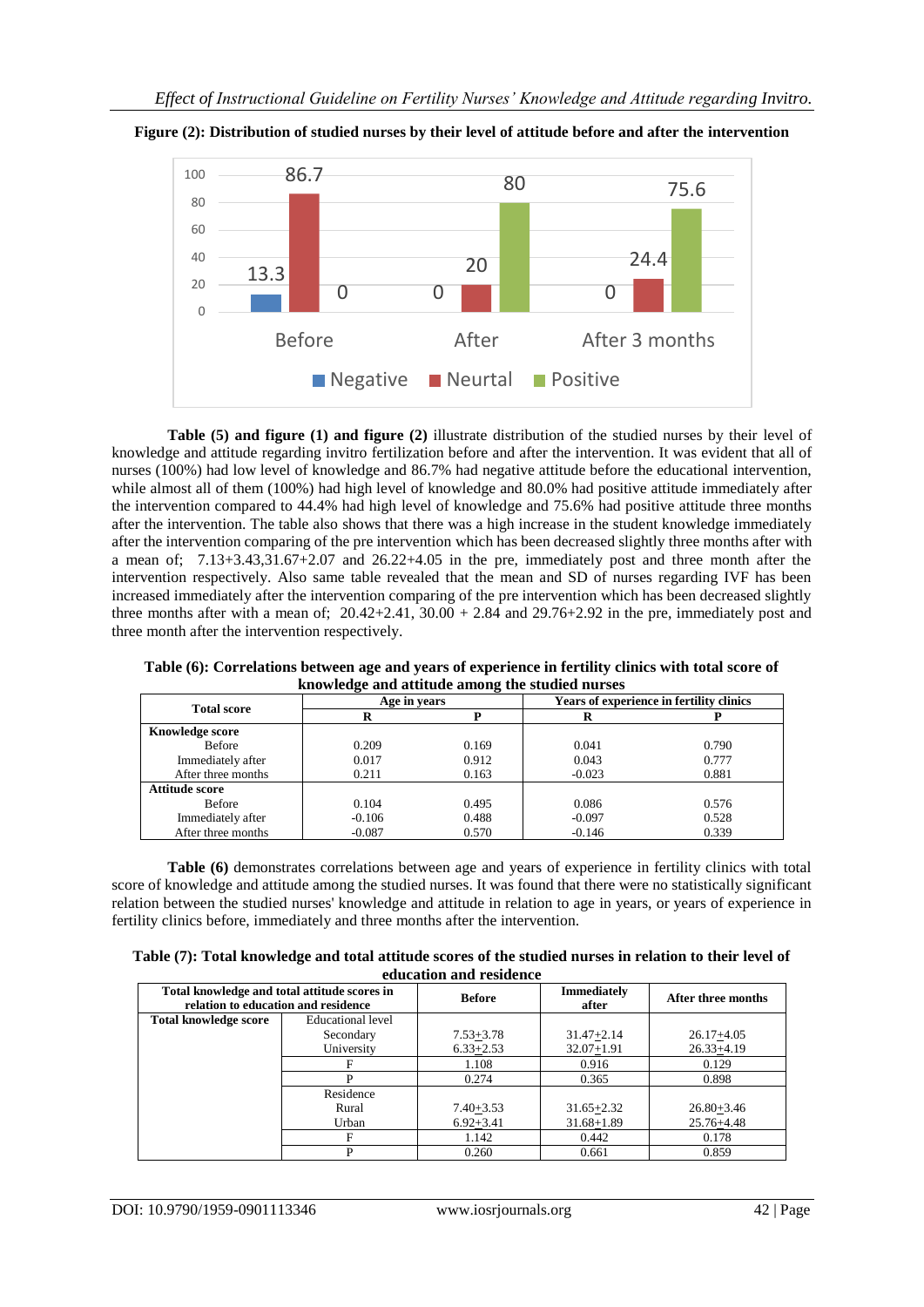### **Table (7):** Continues

| Total knowledge and total attitude scores in<br>relation to education and residence |                   | <b>Before</b>  | <b>Immediately</b><br>after | After three months |
|-------------------------------------------------------------------------------------|-------------------|----------------|-----------------------------|--------------------|
| <b>Total attitude score</b>                                                         | Educational level |                |                             |                    |
|                                                                                     | Secondary         | $20.13 + 2.13$ | $30.13 + 2.78$              | $29.70 + 2.90$     |
|                                                                                     | University        | $21.00 + 2.88$ | $29.73 + 3.03$              | $29.87 + 3.07$     |
|                                                                                     | ᠇                 | 0.462          | 0.048                       | 0.853              |
|                                                                                     |                   | 0.647          | 0.962                       | 0.398              |
|                                                                                     | Residence         |                |                             |                    |
|                                                                                     | Rural             | $20.60 + 2.62$ | $30.65 + 2.64$              | $29.48 + 2.93$     |
|                                                                                     | Urban             | $20.28 + 2.26$ | $29.48 + 2.93$              | $30.45 + 3.03$     |
|                                                                                     | ጥ                 | 0.439          | 1.389                       | 1.442              |
|                                                                                     |                   | 0.663          | 0.172                       | 0.157              |

**Table (7):** presents the studied nurses' total knowledge and total attitude scores in relation to their level of education and their place of residence. It revealed that nurses mean total knowledge score has been increased immediately after the intervention, in relation to level of education; secondary and university with a mean SD of 31.47 $\pm$ 2.14 & 32.07 $\pm$ 1.91 respectively compared to 7.53 $\pm$ 3.78 & 6.33 $\pm$ 2.53 pre and 26.17 $\pm$ 4.05 & 26.33 $\pm$ 4.19 three months post the intervention with no statistically significant relation. It was clear that, the nurses' mean total knowledge score has been increased immediately after the intervention in relation to place of residence; rural and urban with a mean and SD of  $31.65+2.32 \& 31.68+1.89$  respectively compared to  $7.40+3.53 \& 6.92+3.41$  pre and 26.80+3.46 & 25.76+4.48 respectively three months post the intervention with no statistically significant relation.

This table also confirms that immediately after the intervention, the mean total attitude score has been increased in relation to level of education; secondary and university with a mean and SD of 30.13+2.78&29.73+3.03 respectively compared to 20.13+2.13&21.00+2.88 pre and 29.70+2.90&29.87+3.07 three months post the intervention with no statistically significant relation. It was obvious that immediately after the intervention, the nurses' mean total attitude score has been increased in relation to place of residence; rural and urban with a mean and SD of  $30.65 \pm 2.64 \& 29.48 \pm 2.93$  respectively) compared to  $20.60 \pm 2.62 \& 20.28 \pm 2.26$ pre and  $29.48 \pm 2.93 \& 30.45 \pm 3.03$  three months post the intervention with no statistically significant relation.

#### **IV. Discussion**

Many couples suffer from infertility and related emotional distress and treatment costs. Treatment of infertility includes invitro fertilization (IVF), which is increased from 30,000 in 1996 to over 130,000 in 2005 in the USA. IVF is a component of Assisted Reproductive Techniques / technologies" (ART) that include any procedure handling of both sperm and eggs outside of the body. IVF is a complex series of technologically driven procedures used to treat infertility or genetic problems and assist with the conception of a child **[33,34] .**The quality of the healthcare received by (IVF) patients can be greatly affected by knowledge and attitude of the fertility nurses. Fertility nurses are often the source in alerting the responsible gynecologists about possible complications **[35] .**

Fertility nurses' experiences are being increasingly regarded as a vital component in improving the delivery of quality healthcare, as well as increasing the level of satisfaction with the nursing care among IVF clients. Little is known about the effect of instructional guideline on fertility nurses' knowledge and attitude regarding invitro fertilization, which is required to contribute to body of research. The aim of this study was to evaluate the effect of instructional guideline on fertility nurses' knowledge and attitude regarding invitro fertilization. A quasi-experimental research design was used to conduct this study at one university hospital and three private fertility centers affiliated to El-Gharbia Governorate Egypt. All nurses (45) working in the mentioned settings were recruited. Three tools were used for data collection: Tool I socio-demographic characteristics of the fertility nurses, tool II nurses' knowledge interview schedule and tool III nurses' attitude toward invitro fertilization.

The results of the present study revealed that the age of the fertility nurses ranged from twenty-one to fourty-six years, most of them were married, and had secondary school education, lived in urban areas, have total of five to ten years' experience in fertility clinics with a range of 1-26 years' experience and they have children. This result agrees with **Smith, et al (2014)** who stated that sixty-seven percent of the study participants had been in practice for more than 20 years and one fifth of them in practice for 10 years or less **[36] . Obioha et al (2014)**also proved that the mean age of the respondents was 35.6 years, sixty-three nurses have been in practice for more than 5 years and twenty-one nurses were single **[32]** .

This study presented that there were statistically significant differences between the fertility nurses' basic knowledge regarding reproduction pre, immediately and three months post the intervention regarding menstruation, duration, interval, amount and physiology, as well as anatomy of external and internal female reproductive organs and characteristics of mature ovum and normal seminal fluid, which are matching with **Myers et al (2008).** They stated that normal menstrual cycle involves coordination between the hypothalamus, pituitary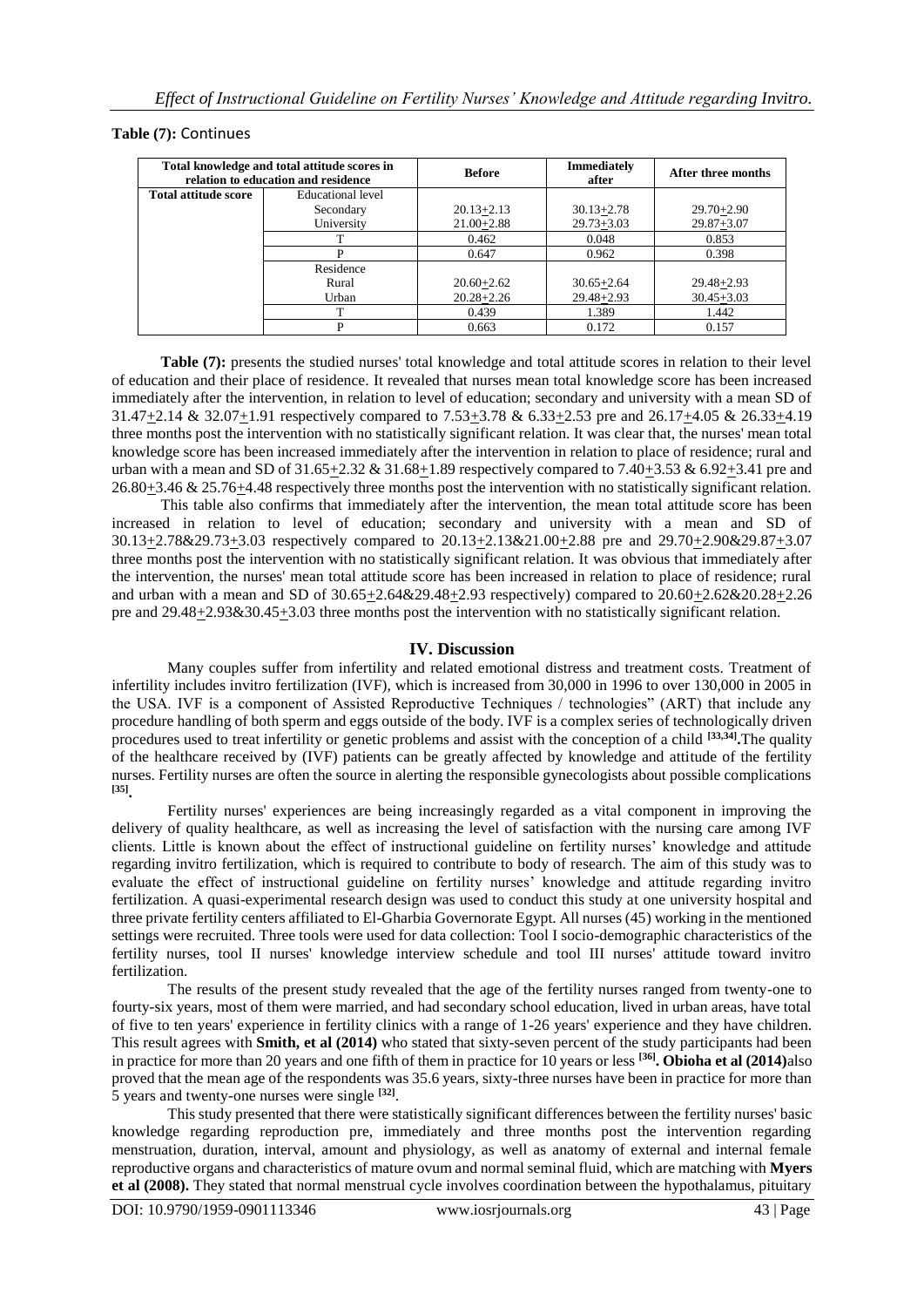gland, and the ovaries in order to produce and release a mature ovum from the ovary and prepare the endometrium to receive an embryo **[34] .** For men, the quality of normal seminal fluid includes sufficient number of motile sperms to fertilize the ovum through complex chemical interaction between a sperm and an egg. This result is also in agreement with **El-Shazly (2004)** who certified that majority of the nursing students were acquainted with menstruation definition, length, and duration. Additionally, almost three quarter of the students gave correct answers about anatomy of the female genital organ. On the other hand, **Judith et al (2013)**illustrated that the research participants were in great need for specific knowledge related to anatomy, physiology and endocrinology related to menstruation**[37, 38]** .

The findings of the present study demonstrated major increase in the fertility nurses' knowledge regarding IVF, as that there were statistically significant differences between the fertility nurses' knowledge regarding invitro fertilization pre, immediately and three months post the intervention regarding IVF definition, indication, benefits, hazard, and types of protocol, diagnostic measures and lab investigation before IVF, steps / process, as well as instruction guidelines after the embryo transfers. This is fitting with **Afolabi, et al (2018)**who admitted that almost sixty-three percent of the study sample heard of IVF, majority of them knew that the steps of IVF involves carrying the ovum and sperm together outside the body and putting the fertilized egg back into the woman's uterus**[33] . Ghatreh, (2008)** added that nearly four fifth of the research participants provided correct answers regarding IVF definition, benefits, and types of protocol **[39] .** On the other hand, **Judith et al (2013)**also stated that the research participants lack knowledge and were in great need for specific knowledge related to ART practice such, as treatment protocols; patient instructional guidelines after embryo transfer and supportive counseling strategies **[38] .**

This study clarified that the fertility nurses have a positive attitude towards IVF, as there were statistically significant differences between the studied nurses' each variable of the attitude regarding invitro fertilization in the pre, immediately, and three months post the intervention. It was observed that nearly one third immediately after the intervention compared to fifteen percent before the intervention indicated that IVF is recommended, even if it is expensive. This is in line with **Obioha et al (2014)** who pointed out that the nurses have a positive attitude towards IVF even though it is expensive. Their study also revealed that a high percentage of respondents believed that IVF gives the infertile couple an opportunity to have a child and it can determine the gender of the child **[32]** . These findings are important in our culture due to preference of the sex of the child. **Afolabi et al (2018)** stated that slightly more than four fifth regarded IVF babies as normal and they had IVF in order to avoid genetic disorders; three quarters thought that IVF is too expensive, though they opt IVF in case of infertility **[33] .** Furthermore, **Marianne,** (**2005)** studied women's experiences of childlessness after two years of invitro fertilization treatment. The studied women revealed that IVF is a positive and important part of life. They are pleased and proud of being able to participate in the IVF treatments that gave them stronger feeling of self-esteem as they thought that their bodies have been functioned but not all the way **[40]** .

The present study illustrated that almost all of the fertility nurses had low total level of knowledge and negative total attitude scores before the educational intervention. On other hand, almost all of them had high total level of knowledge and four fifth of them had positive total attitude scores immediately after the intervention compared to nearly one half had high level of knowledge and slightly more than three quarters had positive attitude three months after the intervention. The fertility nurses mean level of knowledge had increased and their mean attitude had improved compared to their mean level of knowledge and their mean attitude pre and three months after the intervention. **Obioha et al (2014)** confirmed that the nurses had high knowledge about IVF, while their attitude was at a very low level and they need instruction regarding IVF as a helpful step to improve their knowledge and attitudes, which are in agreement with the current study **[32]** . **Afolabi et al (2018)** added that fertility nurses will have more effective role if they have adequate knowledge and training **[33]**. Moreover, **Judith A., et at (2012)** and **Morris (2009)** presented that infertility nurses' role can be extended to allow more continuity of care and better understanding of patients' needs. They can provide clinical competence standardized quality of care to enhance the ART practice including knowledge, skills and attitudes; and in turn would result in a significant and positive impact on the lives and outcomes for couples accessing ART services <sup>[38, 41]</sup>.

The present study confirmed that there was a statistically significant difference between the studied nurses regarding the instruction guidelines after embryo transfers before and after the intervention as this instructional guideline highlighted many aspects that fertility nurses should consider during care of IVF women, such as post embryo transfer instructions. IVF women should be notified to relax two weeks, abstain from vigorous exercise and sexual intercourse, eat nutritionally balanced diet with lots of protein, fiber, and vegetables. Also they should avoid foods like high-mercury fish and soft cheeses, and take vitamins or supplements based on their doctor prescription. Additionally, they should avoid harmful substances such as alcohol, nicotine, and caffeine, avoid extremes of temperature, and get support from net family and friends. These results are confirmed by **Judith A., et at (2012)** and **Morris (2009)** who aligned that the role of infertility nurses' role starts with ovulation induction and extends beyond the embryo transfer as they guide couples after IVF, counsel them and coordinate their care and treatment plans **[38, 41]** .

The present study demonstrates that there was no statistically significant relation between the studied nurses' knowledge and attitude and their age and years of experience in fertility clinics before, immediately and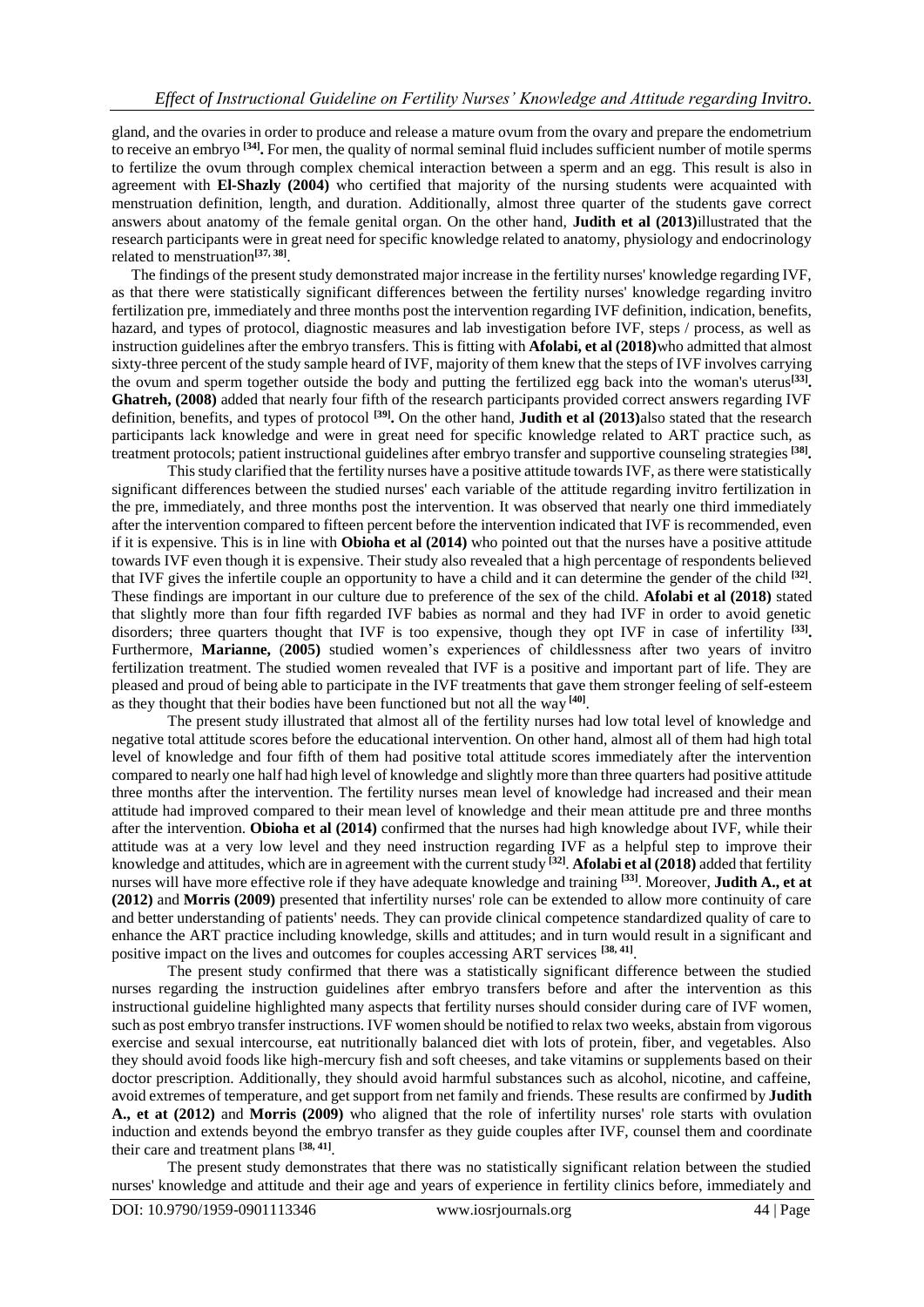three months after the intervention. It was also evident there was no statistically significant relation between the fertility nurses' attitude and age, as well as years of experience in fertility clinics before, immediately and three months after the intervention. This result is also, in line with **Judith A., et at (2012)** who confirmed that there was a significant relationship between years' experience and level of knowledge and attitude of fertility registered nurses employed in the assistive reproductive technology Unit in Australia. **[38]** .

This study revealed that immediately after the intervention, the mean total knowledge score and the mean total attitude score of the fertility nurses had increased in relation to level of education and in relation to place of residence compared to pre and three months post the intervention with no statistically significant relation. The result of this study is contradicted with **Smith, et al (2014)** who revealed that there was little evidence that respondents' attitudes differed according to socio-demographic characteristics; residence and education [**36**] . Limitations of this study include limited number of the studied nurses from particular geographical area in Egypt. Therefore, to strengthen the study, other groups of health care providers should be included, such as embryologists, pharmacists, laboratory scientists and large number of IVF nurses.

#### **V. Conclusions**

To conclude, the instructional guideline significantly affected fertility nurses' knowledge and attitude regarding invitro fertilization. They expressed interest to discuss fertility and the factors that influence the chance of conceiving with their patients. Additional educational resources should be provided to improve their knowledge and attitude and enable them to provide effective education related to invitro fertilization.

#### **VI. Recommendations**

Increased knowledge about invitro fertilization will improve nurses' attitudes. Thus, this study recommends that invitro fertilization should be included in maternity nursing curriculums. It should also be provided as in-service refreshment education topic for nurses to improve their knowledge, attitude, selfconfidence and comfort augmented by communication skills to discuss sensitive topics related to invitro fertilization with their clients. Moreover, further research is needed to assess nurses' performance in fertility clinics and barriers to participation in the field of reproduction. Future research considerations include using adequate sample size.

#### **References**

- [1]. Ockhuijsen H., Gamel C., Van Den Hoogen A. & Macklon N. Integrating pre conceptional care into an IVF program. Journal of Advanced Nursing, 2012; 68(5), 1156–1165.
- [2]. [Janine K.](https://www.healthline.com/medical-team),& Janelle M. In vitro fertilization: IVF. [American Pregnancy. org](http://www.americanpregnancy.org/infertility/ivf.html/) / infertility/ ivf. html/ 2016; 4(35):144-156.
- [3]. [Mansour](https://obgyn.onlinelibrary.wiley.com/action/doSearch?ContribAuthorStored=Mansour%2C+RT) T.[, El Ghar](https://obgyn.onlinelibrary.wiley.com/action/doSearch?ContribAuthorStored=el+Ghar%2C+M) M., an[d G., Serour](https://obgyn.onlinelibrary.wiley.com/action/doSearch?ContribAuthorStored=Serour%2C+GI) G. In Vitro Fertilization and Embryo Transfer in Egypt. International Journal of Gynecology & Obstetrics 2002; 36 (1):49-53.
- [4]. WHO. Sexual and Reproductive Health, Infertility is A Global Public Health Issue. [https://www.who.int/reproductivehealth/topics/infertility/perspective/en/.](https://www.who.int/reproductivehealth/topics/infertility/perspective/en/)
- [5]. Reddy U., Wapner R., Rebar R., Tasca R. Infertility, Assisted Reproductive Technology, and Adverse Pregnancy Outcomes. Executive Summary of a National Institute of Child Health and Human Development Workshop. Obstet Gynecol 2007; 109(4):967- 77.
- [6]. [Fauser](https://www.sciencedirect.com/science/article/abs/pii/S1043276003000754#!) B.[, Devroey](https://www.sciencedirect.com/science/article/abs/pii/S1043276003000754#!) P. Reproductive Biology and IVF: Ovarian Stimulation and Luteal Phase Consequences, Trends in Endocrinology & Metabolism, 2003[; 14 \(5\)](https://www.sciencedirect.com/science/journal/10432760/14/5): 236-242.
- [7]. Robert R., Hermann M.[, Manuela S .](javascript:void(0);) Pharmacogenetics in Ovarian Stimulation Current Concepts and Future Options, Reproductive Biomedicine Online[, 2005;](https://www.rbmojournal.com/issue/S1472-6483(10)X6066-7) 11 ( 5): 589–600
- [8]. Christoph K., [Bassetta](javascript:void(0);)nd , [Michael L.](javascript:void(0);) Factors Influencing Response to Ovarian Stimulation, RMPO Reproductive Biomedicine Online, [2005](https://www.rbmojournal.com/issue/S1472-6483(10)X6066-7) 11, (5): 562–569
- [9]. [BosdouJ](javascript:;)., [Venetis](javascript:;) C. , [Kolibianakis](javascript:;) E., [Toulis](javascript:;) [G., Goulis&](javascript:;) et al. The use of androgens or androgen-modulating agents in poor responders undergoing in vitro fertilization: a systematic review and meta-analysis. *Human Reproduction Update*, 2012; 18 (2): 127– 145.
- [10]. A Danish N. Imprinting Diseases and IVF: F cohort study Human Reproduction 2005; 20(4):950-954.
- [11]. Rosdahl C., and Kowalski M. Text Book of Basic Nursing, 10th ed., USA, Lippincott Williams and Wilkins Com., 2014.
- [12]. Smith S., & Slone E. Foundations of Maternal Newborn and Woman's Health Nursing. 6th ed., United States of America, Elsevier Co., 2014.
- [13]. Lidegaard O, Pinborg A and Anderson A. Multiple pregnancy associated with infertility therapy.ThePractice Committees of the American Society for Reproductive MedicineFertilSteril 2006; 86 (suppl 4):S106-S110.
- [14]. [Hum Reprod.](file:///E:/Ø§ÙØ§Ø¨Ø­Ø§Ø«%20Ø§Ù%20Ø´Ø§Ø¡%20Ø§ÙÙÙ/IVf/ÙØµØ§Ø¯Ø±%20Ø§ÙØ¨Ø­Ø«/9.htm)[Holter H1](https://www.ncbi.nlm.nih.gov/pubmed/?term=Holter%20H%5BAuthor%5D&cauthor=true&cauthor_uid=25316450)[, Sandin-Bojö AK2](https://www.ncbi.nlm.nih.gov/pubmed/?term=Sandin-Boj%C3%B6%20AK%5BAuthor%5D&cauthor=true&cauthor_uid=25316450), [Gejervall AL3](https://www.ncbi.nlm.nih.gov/pubmed/?term=Gejervall%20AL%5BAuthor%5D&cauthor=true&cauthor_uid=25316450)[, Wikland M4](https://www.ncbi.nlm.nih.gov/pubmed/?term=Wikland%20M%5BAuthor%5D&cauthor=true&cauthor_uid=25316450), [Wilde-Larsson B2](https://www.ncbi.nlm.nih.gov/pubmed/?term=Wilde-Larsson%20B%5BAuthor%5D&cauthor=true&cauthor_uid=25316450)[, Bergh C3](https://www.ncbi.nlm.nih.gov/pubmed/?term=Bergh%20C%5BAuthor%5D&cauthor=true&cauthor_uid=25316450) Patient-Centered Quality of Care in An IVF Program Evaluated By Men And Women. 2014 29(12):695-703.
- [15]. Rani K and Paliwal S. A Brief Review on In-Vitro fertilization (IVF): An Advanced and Miraculous Gateway for Infertility Treatments. World journal of pharmacy and pharmaceutical sciences, 2014; 3(4): 647-658.
- [16]. Krestian H. Invitro Fertilization (IFV): Step by Step Guide from A Fertility Nurse. Path to fertility. 2019; 4 (23):235-240.
- [17]. [Wolkowicz](https://onlinelibrary.wiley.com/action/doSearch?ContribAuthorStored=Wolkowicz%2C+M+J) M., [Digilio](https://onlinelibrary.wiley.com/action/doSearch?ContribAuthorStored=Digilio%2C+L) L., [Klotz](https://onlinelibrary.wiley.com/action/doSearch?ContribAuthorStored=Klotz%2C+K)[J. Shetty](https://onlinelibrary.wiley.com/action/doSearch?ContribAuthorStored=Shetty%2C+J)[C., Flickinger.](https://onlinelibrary.wiley.com/action/doSearch?ContribAuthorStored=Flickinger%2C+C+J) Equatorial Segment Protein (ESP) Is a Human Alloantigen Involved in Sperm‐Egg Binding and Fusion. Journal of Andrology, Vol. 29, No. 3, May/June 2008.
- [18]. Huawang D., [Meng R. Richard J., Hackett M., and et al.](https://www.sciencedirect.com/science/article/pii/S0015028202031175#!) Rigorous thermal control during Intracytoplasmic Sperm Injection Stabilizes The Meiotic Spindle And Improves Fertilization And Pregnancy Rates, [Fertility and Sterility](https://www.sciencedirect.com/science/journal/00150282) [Volume 77, Issue 6,](https://www.sciencedirect.com/science/journal/00150282/77/6) June 2002, Pages 1274-1277
- [19]. [Raja Z. Karaki M.,Sadoon S., Samarraie C.,](https://www.sciencedirect.com/science/article/pii/S0015028201029399#!) [Nagham A., et al.](https://www.sciencedirect.com/science/article/pii/S0015028201029399#!) Blastocyst Culture and Transfer: A Step Toward Improved In Vitro Fertilization Outcome[, fertility And Sterility](https://www.sciencedirect.com/science/journal/00150282) [Volume 77, Issue 1,](https://www.sciencedirect.com/science/journal/00150282/77/1) January 2002, Pages 114-118